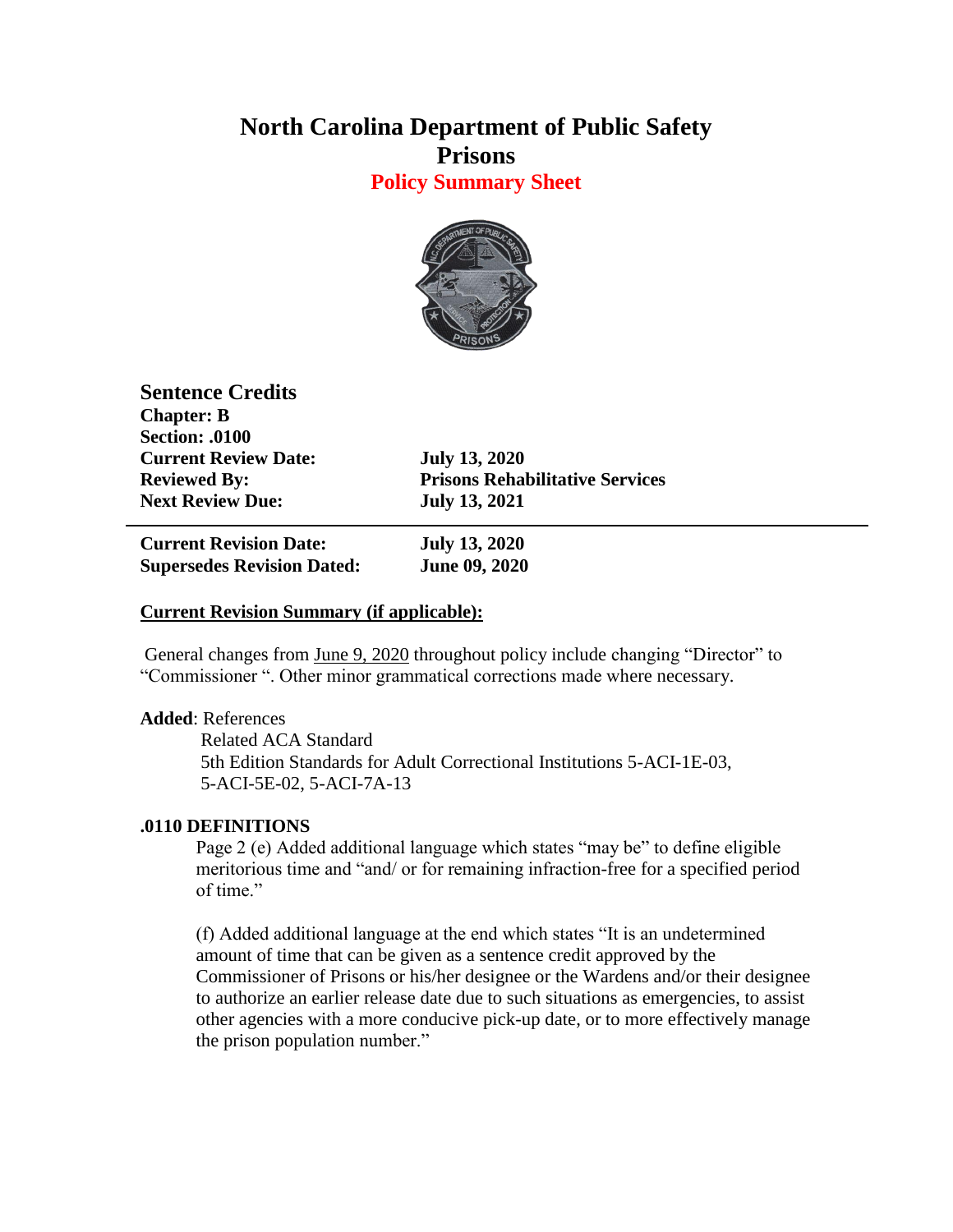#### **.0114 DISCRETIONARY TIME**

Page 8 (a) Added additional language which states "Credits may be awarded to any offender who is authorized to earn sentence credits by statute or Division policy. This automatically excludes offenders including safe keepers, offenders who are serving CRV or PR3 sentences, and offenders on death row, and typically this will exclude any offender who is on RHDP, RHCP or HCON." Page 8 (b) Added additional language which states "For "example" and "Division authority can use discretionary time to affect releases of offenders at the direction of the Commissioner of Prisons."

#### .**0115 MERITORIOUS TIME**

Page 11 (5) Additional language added to the first paragraph which states 'including awarding" five (5) days for Meritorious Time Sentence Credit and "and Father Accountability; Offenders successfully completing the Therapeutic Diversion Unit (TDU) programming may receive twenty (20) days meritorious time; Offenders completing a 90-day Alcohol and Chemical Dependency Program (ACDP) may receive 15 days merit time for successful completion and offenders successfully completing a 6 (six) month ACDP program may receive (30) days meritorious time. The above such credits are limited to one award per program completion per period of incarceration."

Pages 11 New policy information added. States specifically:

"6) Incentive Award

Eligible offenders may be awarded an Incentive Award each month for the previous calendar month if he/she remains free from a conviction of a disciplinary offense. OPUS will automatically generate and approve 3 days each month for offenders who have remained infraction-free during the previous calendar month. Prisons encourages every offender to maintain positive behavior and will award such behavior through this Incentive Award.

Ineligible offenders will include: offenders undergoing a disciplinary investigation, RHDP, RHCP, HCON, Heightened Sanctioned, Statewide Misdemeanor Confinement Program, Escapees, Pre-trial detainees, Pre-trial detainees undergoing risk assessments, CRV, PR3, Lifers and Death Row.

If a disciplinary charge is dismissed, if offender is found not guilty, or if an offender has a successful appeal, the incentive award will be awarded for the month during which the disciplinary was dismissed, found not guilty or the successful appeal occurred."